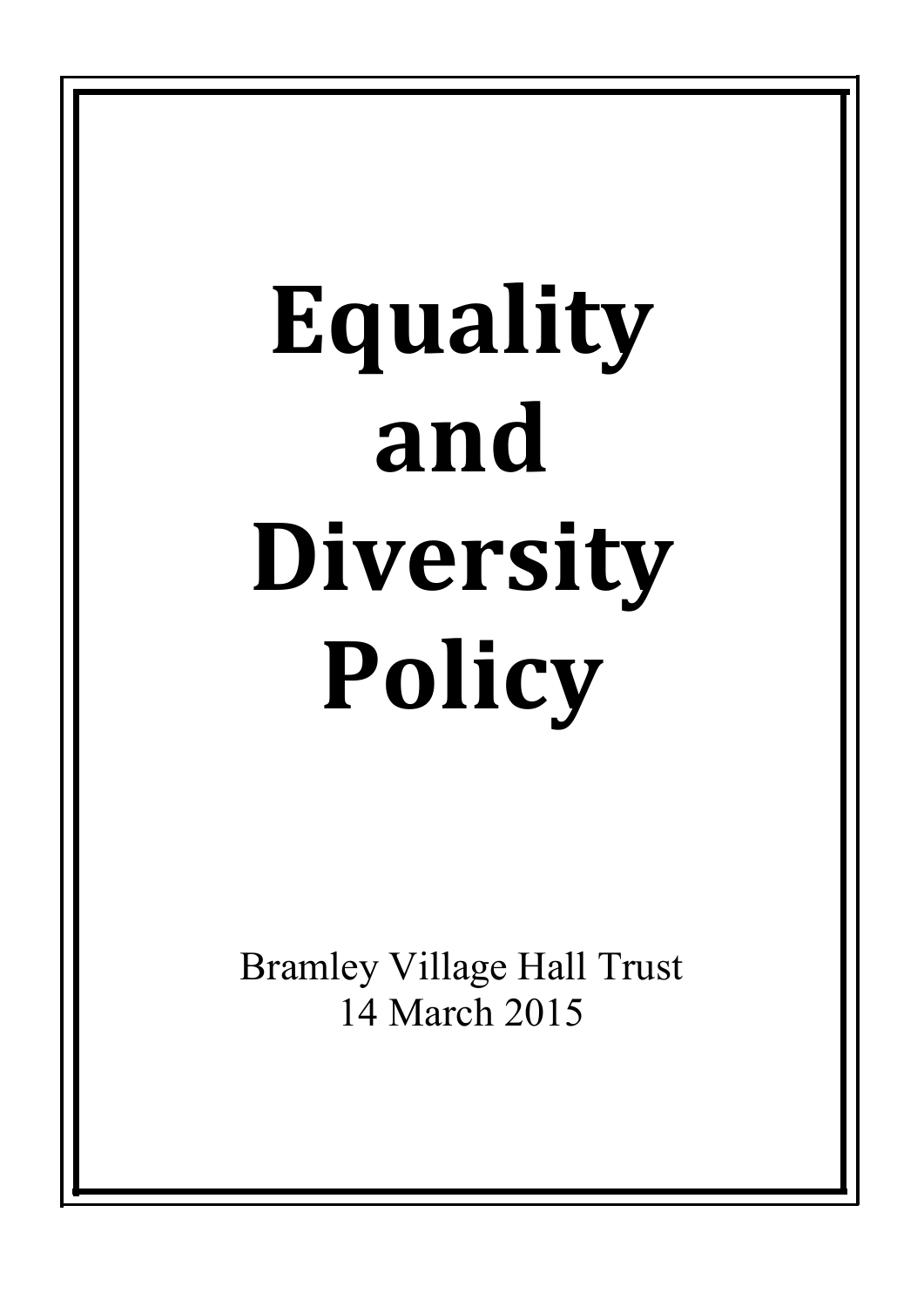# **POLICY STATEMENT**

- 1. Bramley Village Hall Trust recognises that discrimination and victimisation is unacceptable and that it is in the interests of the Trust and its employees and volunteers to utilise the skills of the total 'workforce'. It is the aim of the Trust to ensure that no employee, volunteer or job applicant receives less favourable facilities or treatment (either directly or indirectly) in recruitment or employment on grounds of age, disability, gender/gender reassignment, marriage/civil partnership, pregnancy/maternity, race, religion or belief, sex or sexual orientation.
- 2. Our aim is that our 'workforce' will be truly representative of all sections of society and each employee/volunteer feels respected and able to give of their best.
- 3. We oppose all forms of unlawful and unfair discrimination or victimisation. To that end the purpose of this policy is to provide equality and fairness for all in our employment.
- 4. All employees and volunteers, whether part-time, full-time or temporary, will be treated fairly and with respect. Selection for employment, promotion, training or any other benefit will be on the basis of aptitude and ability. All employees will be helped and encouraged to develop their full potential and the talents and resources of the 'workforce' will be fully utilised to maximise the efficiency of the organisation.
- 5. Our staff/volunteers will not discriminate directly or indirectly, or harass customers or clients because of age, disability, gender reassignment, pregnancy and maternity, race, religion or belief, sex, and sexual orientation in the provision of the Trust's activities and services.
- 6. This policy and the associated arrangements shall operate in accordance with statutory requirements. In addition, full account will be taken of any guidance or Codes of Practice issued by the Equality and Human Rights Commission, any Government Departments, and any other statutory bodies.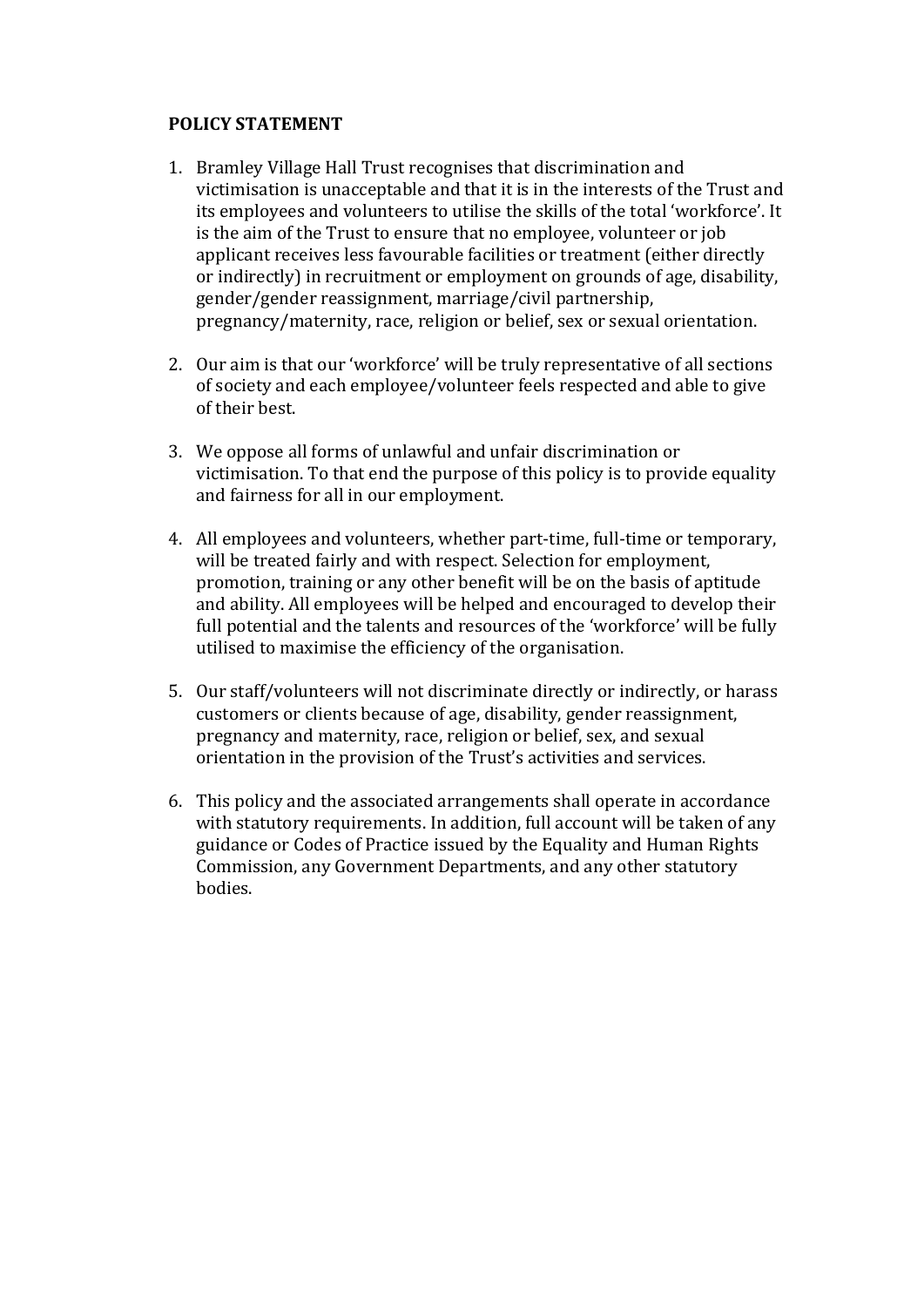# **OUR COMMITMENT**

- To create an environment in which individual differences and the contributions of all our staff are recognised and valued.
- Every employee is entitled to a working environment that promotes dignity and respect to all. No form of intimidation, bullying or harassment will be tolerated.
- Training, development and progression opportunities are available to all staff and volunteers.
- To promote equality in the workplace which we believe is good management practice and makes sound business sense.
- We will review all our employment practices and procedures to ensure fairness.
- Breaches of our equality policy will be regarded as misconduct and could lead to disciplinary proceedings.
- This policy is fully supported by all Trustees.

# **RESPONSIBILITES OF MANAGEMENT**

Responsibility for ensuring the effective implementation and operation of the arrangements will rest with the Chairman of the Trust. Trustees and Managers will ensure that they and their staff operate within this policy and arrangements, and that all reasonable and practical steps are taken to avoid discrimination. Each will ensure that:

- all their staff and volunteers are aware of the policy and the arrangements and the reasons for the policy;
- grievances concerning discrimination are dealt with properly. fairly and as quickly as possible;
- proper records are maintained.

The Trustees will be responsible for monitoring the operation of the policy in respect of employees, volunteers and job applicants, including periodic audits.

In the context of the Covid-19 pandemic, the Trustees will ensure that the operation of the Hall conforms with Government regulations, reflects the risk assessment produced to govern operations and strives to implement good practices where appropriate.

# **RESPONSIBILITIES OF STAFF**

Responsibility for ensuring that there is no unlawful discrimination rests with all staff and volunteers and their attitudes are crucial to the successful operation of fair employment practices. In particular all members of staff and volunteers should:

• comply with the policy and arrangements;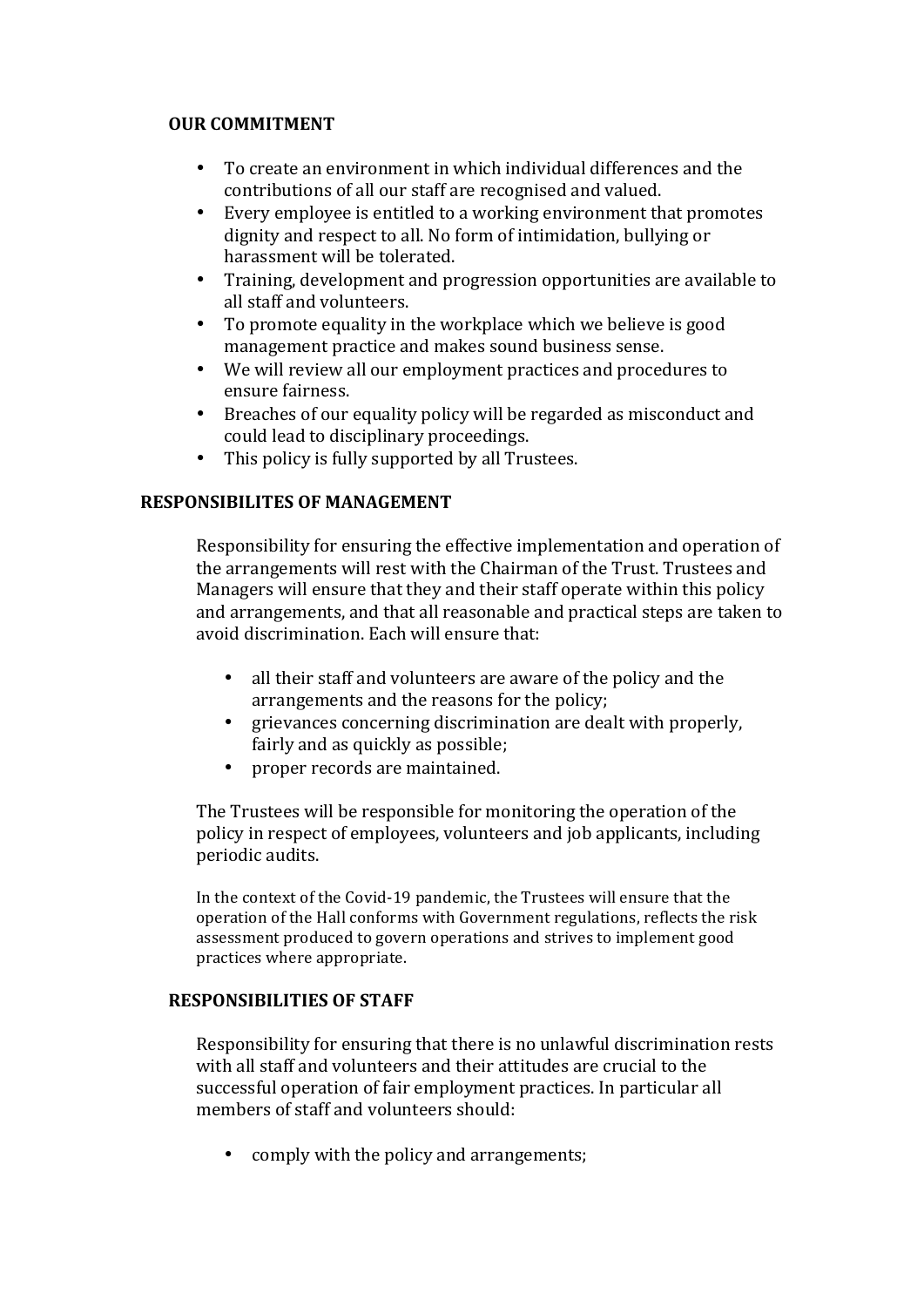- not discriminate in their day to day activities or induce others to do so;
- not victimise, harass or intimidate other staff, volunteers or groups who have, or are perceived to have, one of the protected characteristics.
- ensure no individual is discriminated against or harassed because of their association with another individual who has a protected characteristic.
- inform the Chairman of the Trust if they become aware of any discriminatory practice.

# **THIRD PARTIES**

Third-party harassment occurs where an employee is harassed, and the harassment is related to a protected characteristic, by third parties such as contractors, clients or customers. Bramley Village Hall Trust will not tolerate such actions against it's staff and volunteers, and the employee/volunteer concerned should inform the Chairman of the Trust as soon as is practicable that this has occurred. Bramley Village Hall Trust will fully investigate and take all reasonable steps to ensure such harassment does not happen again.

### **RELATED POLICIES AND ARRANGEMENTS**

All employment policies and arrangements have a bearing on equality of opportunity. The Company policies will be reviewed regularly and any discriminatory elements removed.

# **RIGHTS OF DISABLED PEOPLE**

The Company attaches particular importance to the needs of disabled people.

Under the terms of this policy the Trustees are required to:

- make reasonable adjustment to maintain the services of an employee/volunteer who becomes disabled, for example in training, provision of special equipment, reduced working hours. (NB: the Trustees are expected to seek advice on the availability of advice and guidance from external agencies to maintain disabled people in employment/volunteer status);
- include disabled people in training/development programmes;
- give full and proper consideration to disabled people who apply for jobs or volunteer, having regard to making reasonable adjustments for their particular aptitudes and abilities to allow them to be able to do the job.